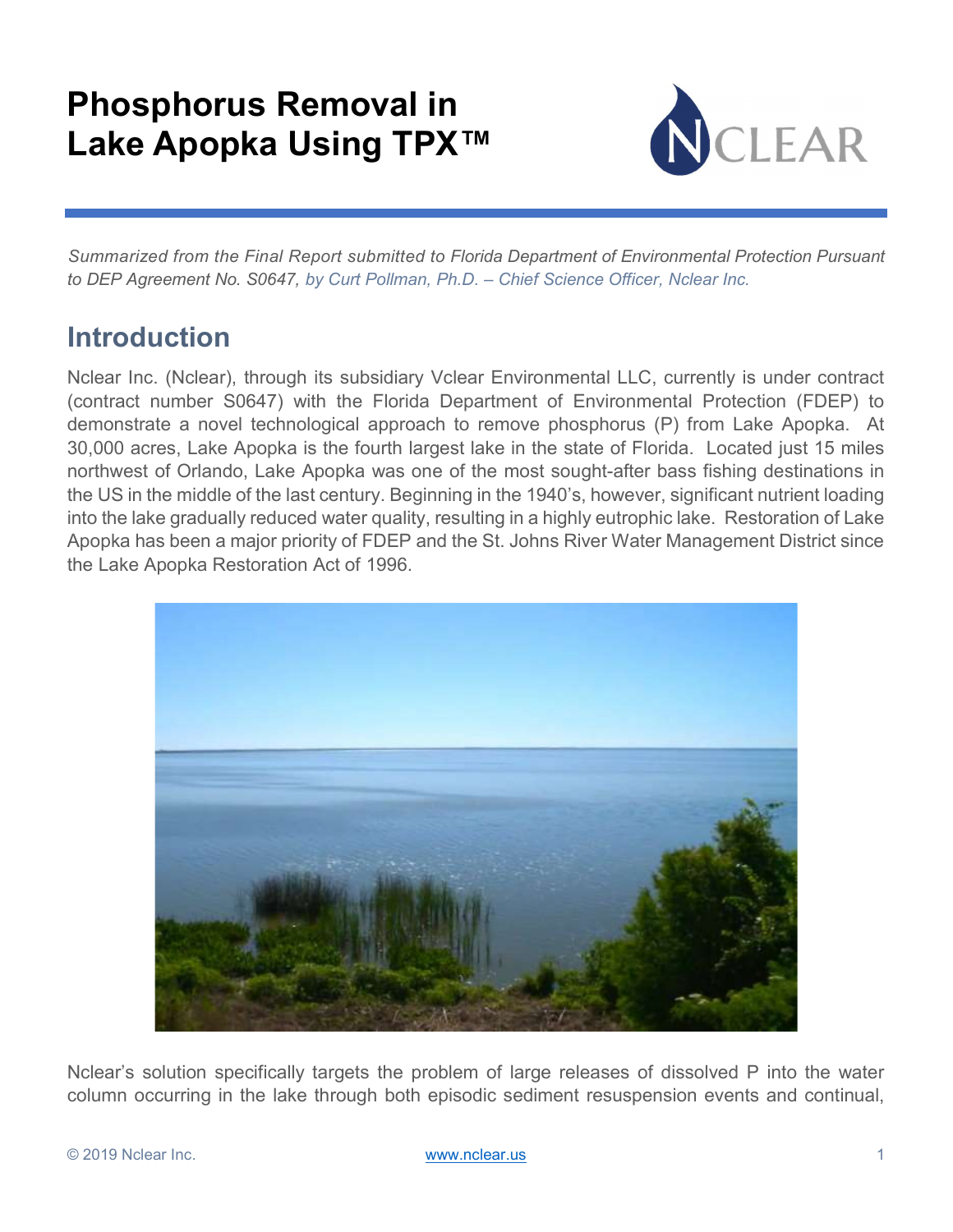relatively passive diffusive fluxes across the sediment-water interface. These internal releases (*i.e.*, internal loading) likely reflect both the entrainment of sediment pore water enriched in dissolved inorganic P and releases of labile inorganic P (likely through desorption) from resuspended sediment particles as the particles re-equilibrate to the lower dissolved inorganic P concentrations characteristically present in the water column. Elevated concentrations in the porewater also support ongoing diffusive releases of P. These elevated concentrations ultimately are (currently) related to the flux of largely algal remains to and burial below the sediment-water interface, where they continue to be decomposed and release large quantities of dissolved inorganic P into the pore water as a result. Recent modeling conducted by Pollman (2016) using both a dynamic mass-balance model calibrated to the lake and a series of different statistical models based on long-term monitoring data indicate that the dynamics of water column P concentrations in Lake Apopka are dominated by internal loading, and that external loads now contribute a relatively small fraction to those dynamics.

Nclear's approach uses Nclear's patented calcium-silicate nanocrystal technology (TPX™) to efficiently and permanently sequester P both in the water column and in the sediment. In Phase I of the FDEP contract, Nclear conducted a pilot study in a one acre sequestered section of Lake Apopka pursuant to a FDEP grant to evaluate innovative technologies. The results indicated ortho P removal of more than 90%, along with improved water clarity and a significant decrease in the sediment layer. In February 2018 FDEP authorized Nclear, in conjunction with the University of Florida (UF) as a subcontractor, to begin a series of supplemental bench scale studies with sediments to be collected from Lake Apopka to resolve questions about sediment decomposition and compaction that emerged from the original Phase I study. These experiments were designed to identify and to differentiate between mechanisms (physical compaction vs. microbial degradation via another technology, BioX™) that can contribute to reductions in sediment thickness observed during Phase I, as well as to identify biogeochemical changes in surficial sediments expected to occur following treatment with TPX™. This involved a series of experiments designed to quantify the effects of TPX™ on sequestering P from sediment and water column. This report summarizes the final results from the TPX™ experiments. Please see the full report for additional details and information regarding BioX™ experiments.

## Materials and Methods

## Sediment Sampling

Sediment samples were collected on June 13, 2018 from three nearshore stations previously identified as likely candidates for further in situ testing following the completion of this laboratory study. The site locations are shown in Figure 1. Six intact cores were collected from each site *(i.e.,* 18 cores in total). The sediment cores were collected using a piston corer equipped with an approximately 1.5-m-long, clear, polycarbonate core barrel (2.25" ID), modified from the corer described by Fisher et al. (1992). In addition, surficial sediments were collected for laboratory analysis at each of the three sampling sites, using a peristaltic pump connected to a 12-volt power source. The sediment cores were transferred to Nclear staff onshore at the conclusion of the day of sampling, and the cores were transported upright and intact to Nclear facilities in Atlanta, GA. Bulk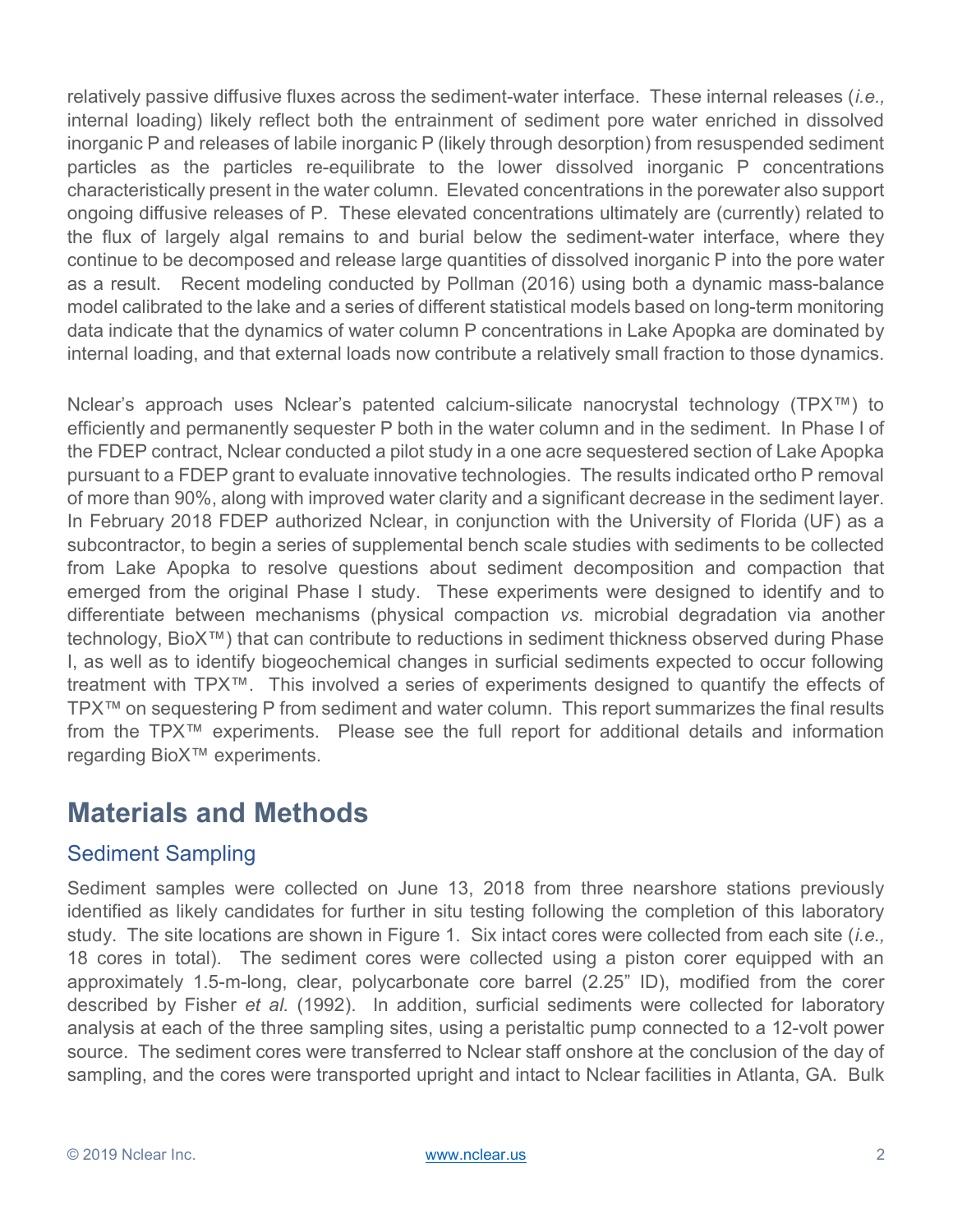unconsolidated sediments from each site were transported to both the UF Soil Microbial Ecology laboratory in Gainesville, FL and to the Nclear facility for separate experiments.



Figure 1. Lake Apopka sampling locations from which sediment cores and bulk unconsolidated sediments were collected by UF on 6/13/2018.

### Laboratory/Microcosm Experiments

Laboratory microcosms were used to simulate P release into the water column of Lake Apopka and how TPX<sup>™</sup> additions can mitigate the release. The microcosm experiments began with short-term simulations of sediment resuspension under aerobic conditions and concluded with a longer study of passive diffusive releases of P from TPX™-treated sediments under both aerobic and anaerobic conditions. The experiment had two overall components. The first component was a "range-finding" experiment designed to define an appropriate equilibration time required for the experimental system to stabilize before experimental manipulations can begin. The second component was conducted over a longer time frame (~ 5 week), and included sequential manipulations related to mixing, the addition of TPX™ particles, and post hoc evaluation of redox-related effects on the efficacy of TPX™.

#### Time Stabilization Range Finding Experiment

The initial time stabilization range finding experiment for the TPX™ addition study utilized flocculent material from the uppermost surficial sediments collected from the three sites sampled. Laboratory microcosms to simulate the Lake Apopka water column/underlying sediment environment were setup by adding bulk surficial sediment and filtered lake water to 1 L Erlenmeyer flasks (one flask for each site) at a mass ratio of 1:10 by first adding the sediment to the flask, and then gently adding the filtered lake water to minimize disturbing the sediment. The flasks were then stoppered with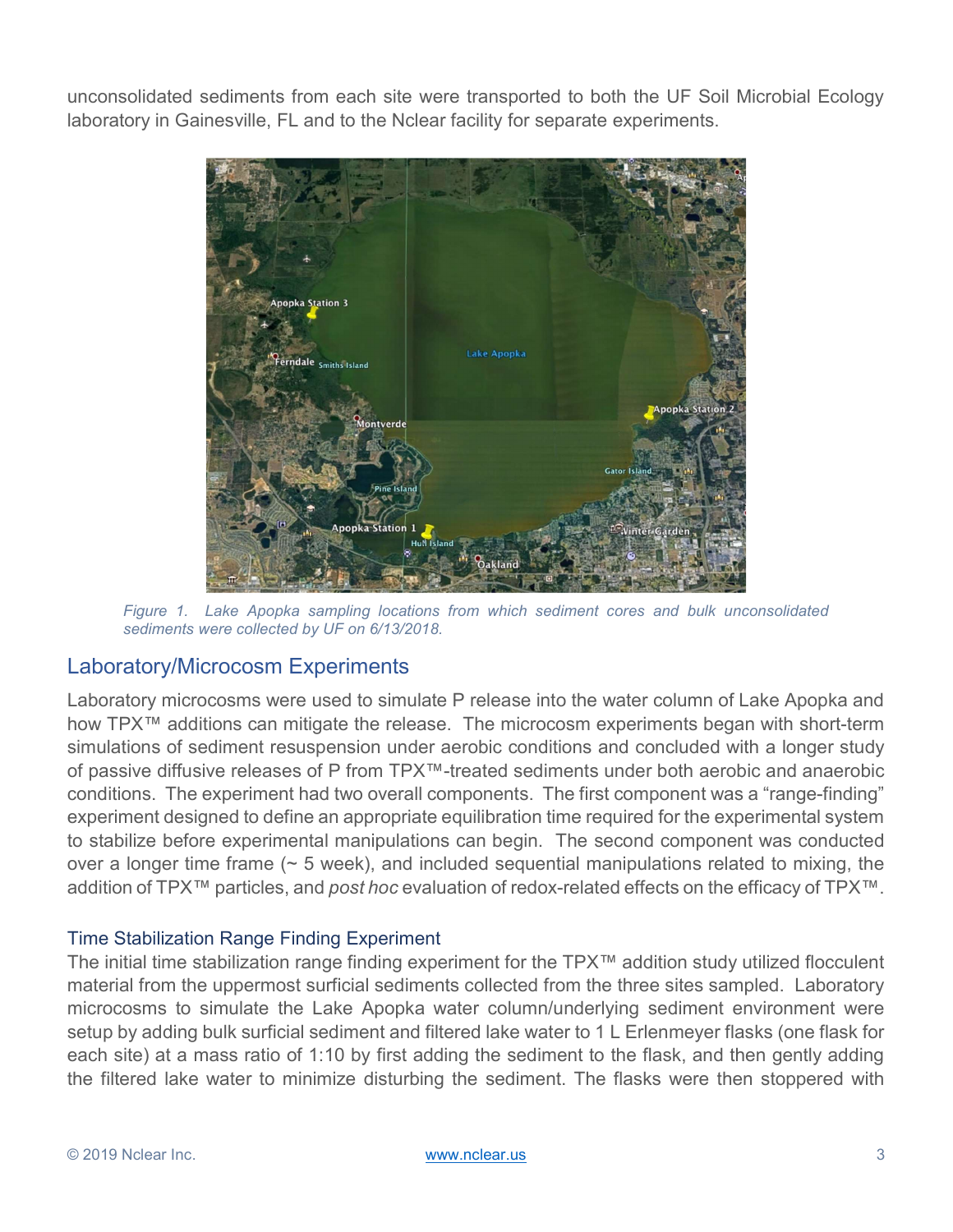cotton plugs and kept at room temperature in the dark. The flask sediment-water microcosms were then allowed to equilibrate for one week to allow soluble reactive P (SRP) concentrations to stabilize. SRP concentrations were then monitored at  $t = 24, 48, 96, 168, 192$  and 216 hours to assess whether stabilization was reached within a week. SRP concentrations were stable at approximately 0.070 mg/L until the equilibration time reached 192 hours, when the SRP concentration dropped to approximately 0.018 mg/L.

A separate SRP removal isotherm study also was conducted with filtered lake water to determine an appropriate dosing concentration of TPX™. Isotherms were conducted in 50 mL plastic tubes spiked with KH<sub>2</sub>PO<sub>4</sub> to produce a range of six concentrations of P (0.014, 0.028, 0.059, 0.114, 0.228, 0.455 mg/L in filtered lake water) in the absence of any P removal. The spiked tubes then were mixed with 5 mg TPX™ (final TPX™ addition equal to 0.1 mg/L) and shaken at room temperature for 2 hr. A separate set of isotherms was also run as a control with the same dissolved P spike levels, but without any additions of TPX<sup>™</sup>. Consistent with initial thermodynamic modeling conducted with the geochemical model PHREEQC (Parkhurst and Appelo, 2013), the isotherms results demonstrated that 0.1 g/L TPX™ would be sufficient to adsorb the SRP in solution following the period of stabilization.

#### Effects of TPX™ on P Release from Lake Apopka Sediments

This phase of the TPX™ mixing experiments incorporated the same microcosm design used for the range-finding experiment. Once setup, the flask sediment-water microcosms were then allowed to equilibrate at room temperature in the dark for 216 hours to allow SRP concentrations to stabilize. Two replicates were included for each of the three lake sites sampled. Approximately 15 mL water samples were withdrawn from the overlying water of each of the replicates at a depth of approximate 5 cm above the sediment-water interface and measured for SRP and total P (TP) to provide a baseline for the magnitude of the effect of resuspension on overlying water concentrations of these two variables. Following stabilization and immediately after the initial samples were withdrawn, the flask microcosms were then vigorously shaken or agitated to simulate wind-driven sediment resuspension so that the sediment was well-mixed with the overlying water for one hour. After one hour of mixing, the sediment-water mixture in each flask was then allowed to settle until a clear, stable interface had formed. Fifteen mL samples for SRP and TP were then collected from the overlying water at a depth of approximately 5 cm above the sediment-water interface for analysis, followed immediately by the addition of TPX™ (0.1 g/L) to the overlying water. After a short period of time (~ 15 minutes), additional overlying water samples (15 mL collected from approximately 5 cm above the sediment-water interface) were collected and measured for SRP.

The experiment then continued with a second mixing phase to evaluate whether the initial addition of TPX<sup>™</sup> to the sediment microcosms stabilizes the sediments against further release of P adsorbed to the sediment matrix. Immediately after the addition of TPX™ at the end of the first mixing phase (and the associated sampling of the water column), mixing was induced a second time. This second mixing event allowed the TPX™ particles to be mixed thoroughly with the sediment. After one hour of mixing, the sediment-water mixture was allowed to settle until a clear, stable interface has formed.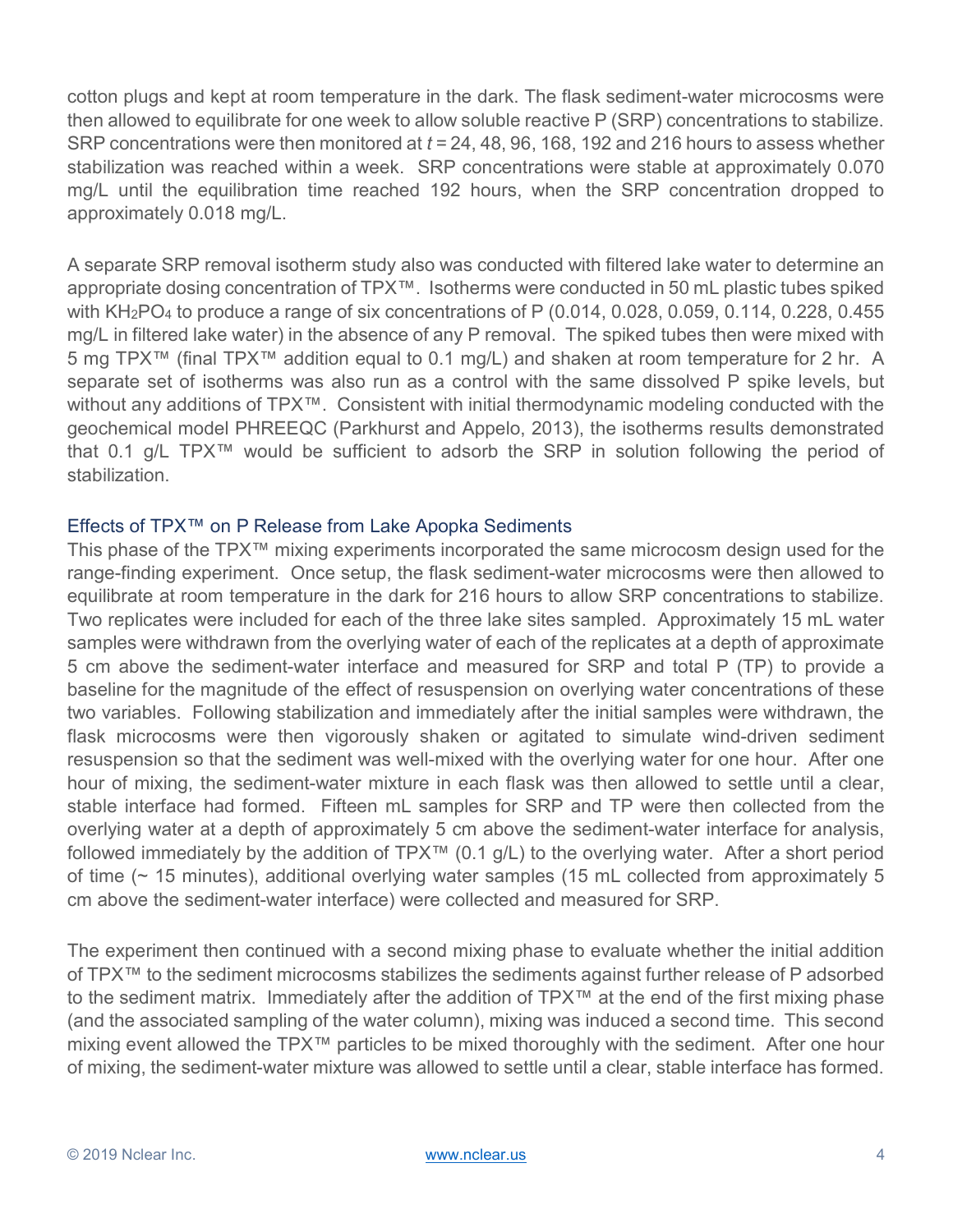Fifteen mL samples for SRP and TP then were collected from the overlying water at a depth of approximately 5 cm above the sediment-water interface of each of the replicates for analysis.

The experiment then proceeded into a final phase to evaluate the effects of the TPX™ treatment on passive releases of P over an extended period of time. After conducting the second mixing event, the microcosms were separated into two groups (1 replicate from each site per group), with each group subjected to differing redox regimes. One group of microcosms was kept oxygenated, while the second group of microcosms was flushed with  $N_2$  to promote anoxic conditions. The microcosms were incubated for 28 days after which samples were collected for both SRP and TP.

## Results of the TPX™ Study

Results from the adsorption isotherm experiment to help define an appropriate dosing amount of TPX™ dosing level for the subsequent mixing and release experiments are presented in Figure 2. The figure plots final observed concentrations in filtered surface water from Lake Apopka that has been spiked with differing amounts of KH<sub>2</sub>PO<sub>4</sub> as a function of expected P concentrations based on the spiking level, the ambient SRP present in the lake water initially prior to spiking (0.045 mg/L), and assuming no P is removed subsequent to the P additions. Results are shown for spiked lake water both without and with TPX™ (100 mg/L).



Figure 2. Adsorption isotherm showing the response between expected P concentrations in the experimental microcosm based on P spiking additions to filtered surface water from Lake Apopka (and assuming no P removal; see blue line) and the observed response in the lake water both without and with TPX™ added. TPX™ dose was 100 mg/L.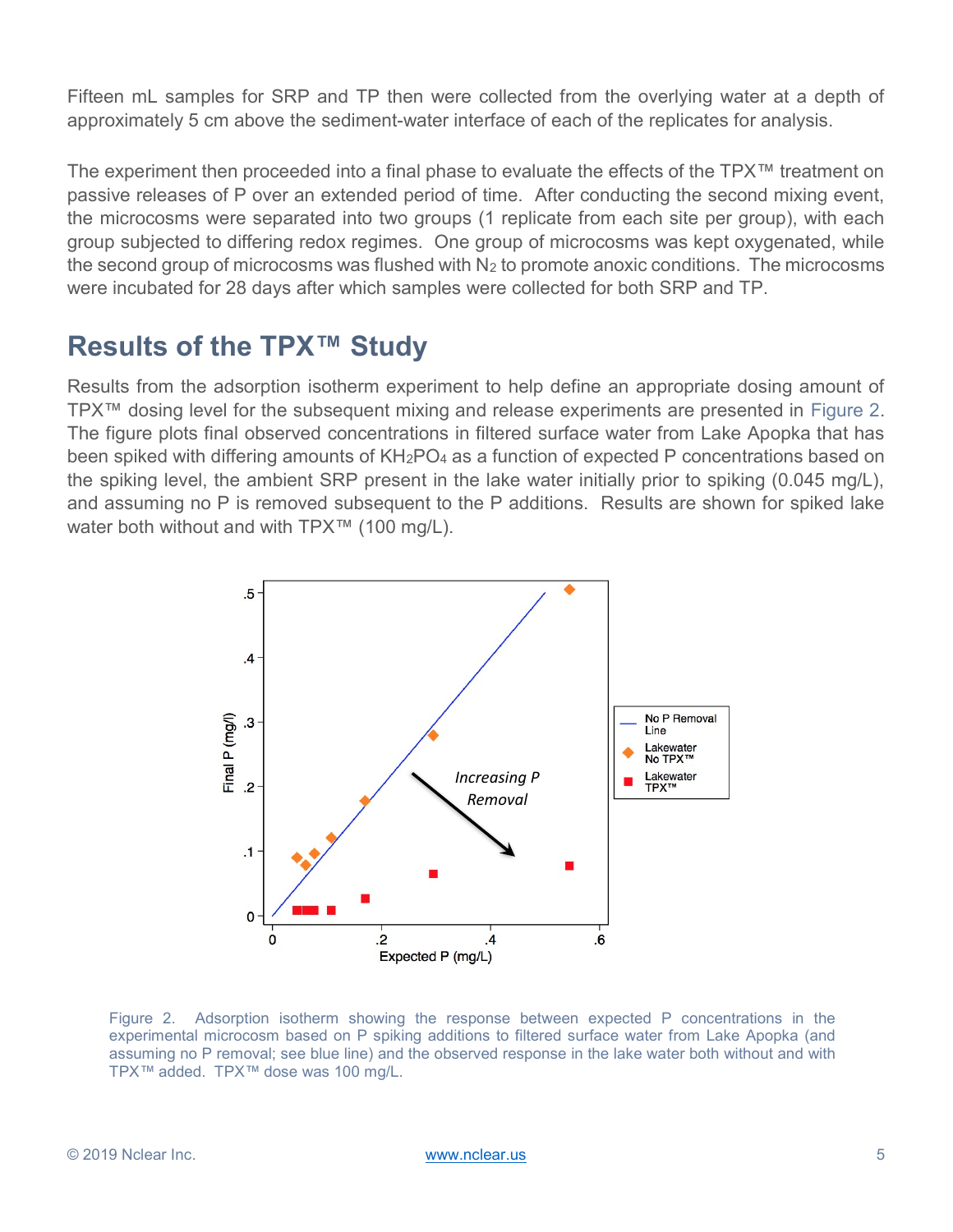The results shown in Figure 2 illustrate two points. First, some degree of P removal was observed in the absence of TPX™, particularly at the higher spike concentrations. Separate thermodynamic modeling conducted with the geochemical model PHREEQC (Parkhurst and Appelo, 2013) and using measured major ion chemistry for Lake Apopka, indicates that the lake surface water is at or near equilibrium with the formation of hydroxyapatite  $[Ca<sub>5</sub>(PO<sub>4</sub>)<sub>3</sub>OH$  or HAP]. As a result, some loss of spiked P at higher spike levels and in the absence of any TPX™ additions is consistent with HAP thermodynamics predicted for the lake. Second, the isotherms results demonstrated that 0.1 g/L TPX™ should be sufficient to adsorb the SRP in solution following the period of stabilization. For example, equilibrium SRP concentrations were all below 0.017 mg/L for expected concentrations <= 0.108 mg/L. At higher spike levels, equilibrium SRP began to increase with the maximum equilibrium concentration (0.078 mg/L which equates to 87% removal) occurring in response to the highest spike.

Results from the main TPX™ mixing experiment are shown in Figure 3. Overlying water concentrations of SRP in the microcosms after the initial stabilization period (216 hours) ranged from 0.009 to 0.021 mg/L. Resuspension of the sediments for an hour following the stabilization period resulted in an immediate increase in SRP for Sites 2 and 3 (0.042 and 0.030 mg/L, respectively measured after allowing the water to clarify and a stable interface to form). Addition of TPX™ (0.1 g/L) resulted in reducing the water column SRP concentrations to all less than 0.009 mg/L. Further resuspension did not result in any measurable release of SRP following the addition of TPX™; restated, the addition of TPX™ to the microcosms not only effectively mitigated the initial resuspension release of SRP but also was sufficient to stabilize the sediments against further net release of SRP associated with additional mixing.



Figure 3. TPX<sup>™</sup> mixing study showing effects of mixing (sediment resuspension) and subsequent addition of TPX™ followed by a second phase of mixing on water column SRP concentrations. Each data point represents the average of two replicates included for each site in the experiment.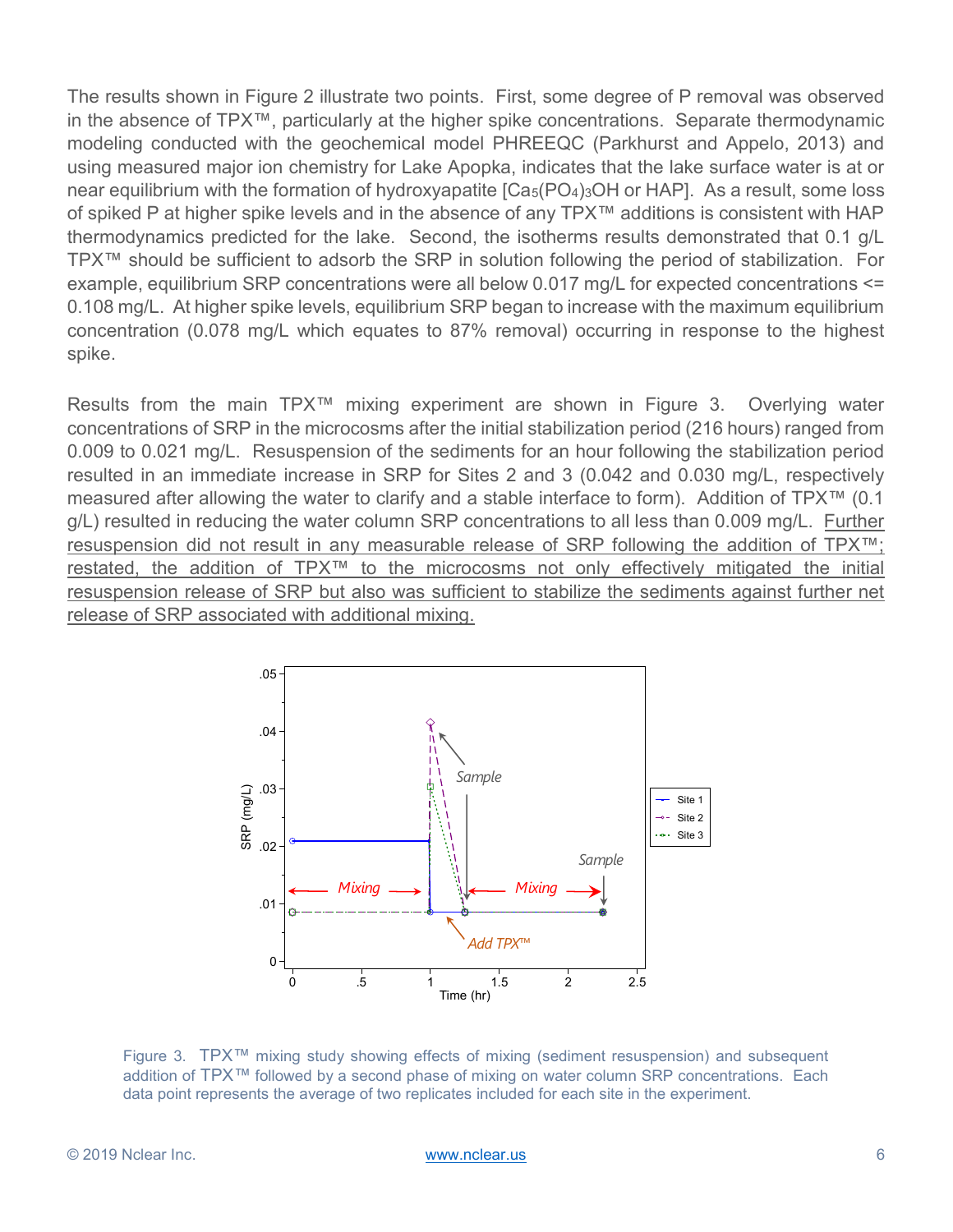The TPX™ mixing experiment was then continued to evaluate the effects of the TPX™ treatment on passive releases of P from the sediments into the overlying water column over an extended period of time. After conducting the second resuspension event, the microcosms were separated into two groups (oxygenated and anoxic) and allowed to incubate under quiescent conditions for 28 days. Results for SRP are shown in Figure 4 as a function of redox regime for each of the three lake sites. SRP concentration for all three sites under aerobic conditions were uniformly low, averaging 0.007 mg/L. By comparison, SRP concentrations under anaerobic conditions were substantially elevated, averaging 0.070 mg/L. The effects of redox status on TP concentrations were similar, with concentrations averaging 0.025 and 0.120 mg/L for the aerobic and anaerobic incubations respectively.



Figure 4. Long-term incubation results from the  $TPX^{TM}$  mixing study showing the effects of redox status on SRP release to the overlying water in the Lake Apopka sediment-water microcosms used to conduct the initial mixing experiments shown in Figure 3. The box plot shows the variation in triplicate measurements of SRP concentrations measured after an incubation period of 28 days under separate aerobic and anaerobic  $(N_2)$  atmospheres. The incubation period was initiated at the end of the initial mixing experiments. Red lines show the median values for the triplicate measurements.

## Discussion and Conclusions

The objective of this portion of the study was to evaluate the effectiveness of Nclear's  $TPX^{TM}$ technology to provide a long-term remedy to the internal P loading dynamics of Lake Apopka, accelerating the ability to meet the TP target restoration goal established by the Florida Department of Environmental Protection (FDEP) as part of the Total Maximum Daily Load (TMDL) process. As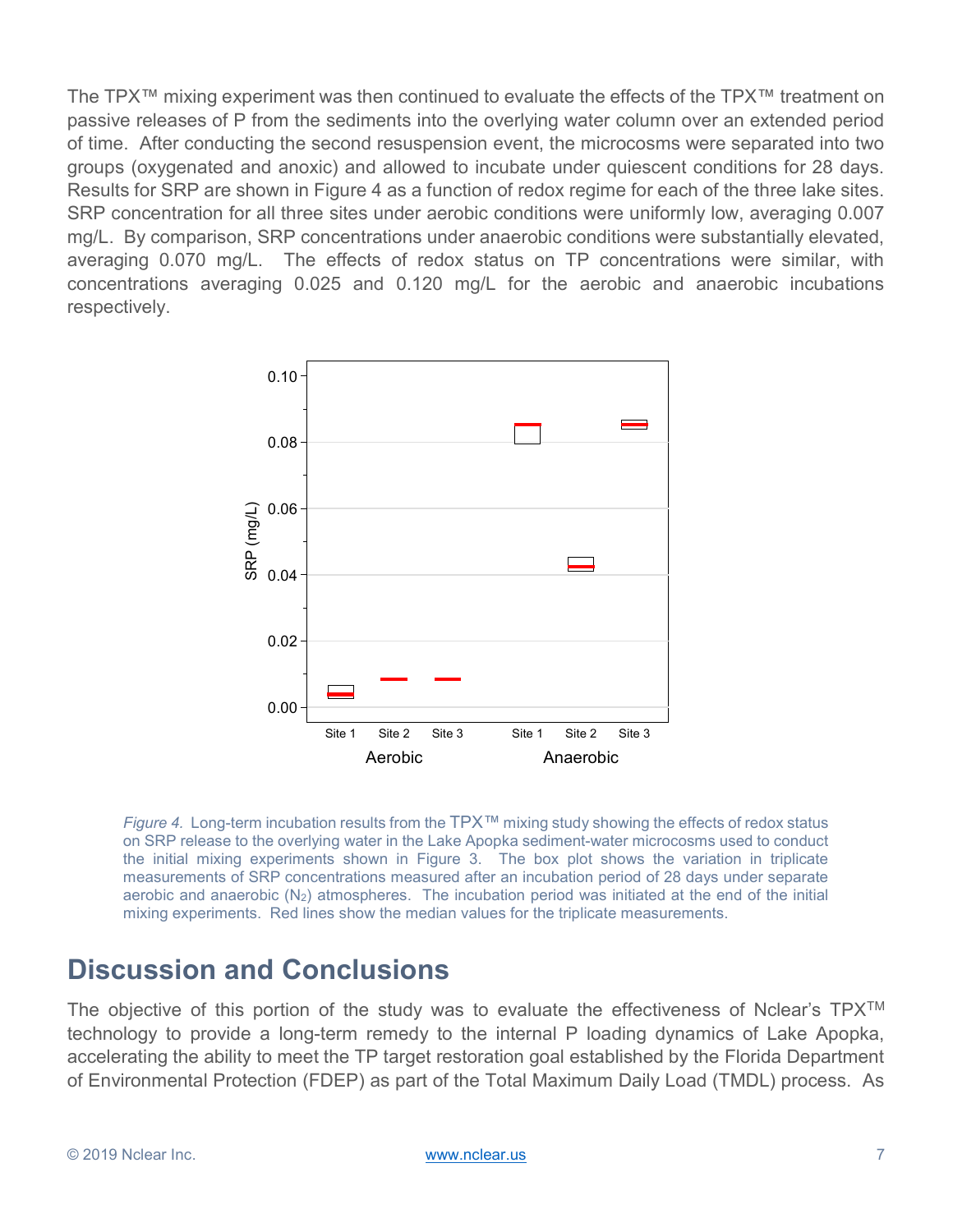discussed below, the experimental results, in addition to the extensive thermodynamic modeling done in conjunction therewith, indicate that the application of TPX™ can indeed effectively mitigate the internal loading of P in Lake Apopka.

## Effectiveness of TPXTM Mitigating Internal Loading Releases of P

The laboratory study explicitly addressed whether  $TPX^{TM}$  can effectively preclude or mitigate against significant releases of SRP related to short-term sediment resuspension dynamics and passive or diffusive releases that can be significant over longer time scales (many days) under sustained quiescent periods of no wind-wave induced sediment resuspension. Release of SRP related to resuspension was evaluated as part of two separate experiments. The first experiment measured the amount of P released when approximately 100 mL of bulk surficial sediment was resuspended in 900 mL of de-ionized (DI) water. SRP concentrations measured after the resuspended sediments were allowed to settle for 24 hours showed a mean increase of  $0.051 \pm 0.046$  mg/L. The second experiment, which was conducted by resuspending equilibrated surficial sediments into filtered lake water, conducted sampling within minutes after resuspension had been induced and terminated; those results showed variable degrees of P release ranging from -0.012 to 0.066 mg/L (average =  $0.014 \pm 0.033$  mg/L). Addition of TPX<sup>TM</sup> effectively removed the released SRP and, consistent with the results obtained from the adsorption isotherm study, protected the sediment-water microcosms from further release of SRP when the microcosms were subjected to further resuspension or longterm passive releases under aerobic conditions.

When the microcosms were forced to go anaerobic and remain in that state for a month<sup>1</sup>, the amount of  $TPX^{TM}$  initially added to the microcosms was no longer adequate to fully sequester the increase in solubilized P. As a result, SRP concentrations in the microcosms increased to yield an average concentration of 0.070 mg/L in the overlying water. Nonetheless, it is likely the TPXTM muted the increase in SRP that would have occurred in its absence under sustained anaerobic conditions. For example, based on a study of intact core microcosms incubated over time, Moore et al. (1991) estimated that passive SRP releases from Lake Apopka sediments under apparently aerobic conditions approximated 2.7 mg P/m2-day. Applying that flux rate (and recognizing the flux rate is apparently aerobic and likely should be even higher for anaerobic conditions) to our experimental microcosms suggests that the SRP increases in the microcosms could have approximated upwards to 1.0 mg/L.

Restorative measures implemented by the St. Johns River Management District (SJRWMD) have been extremely effective at eliminating a large fraction of external loading inputs to Lake Apopka.

 $\overline{a}$ 

<sup>1</sup> Because Lake Apopka is so shallow and has a large fetch extending in all directions to support wind-wave driven mixing in the water column, sustained anaerobic conditions do not develop in the water column and thus the anaerobic microcosm would seem to be not a realistic proxy for simulating water column – sediment exchange dynamics under passive conditions. However, the anaerobic microcosms nonetheless do provide some insight to long-term dynamic controls on P release. This is because anaerobic conditions will solubilize Fe-bound P in the sediments; as a result, the imposition of anaerobic conditions in the microcosms essentially results in an enhanced internal source of P within the microcosm. In that sense, the anaerobic scenario is useful because in situ diffusion of elevated SRP concentrations from deeper within the sediments (which are anaerobic) will serve as a slow source of resupply of SRP to the surficial sediments.